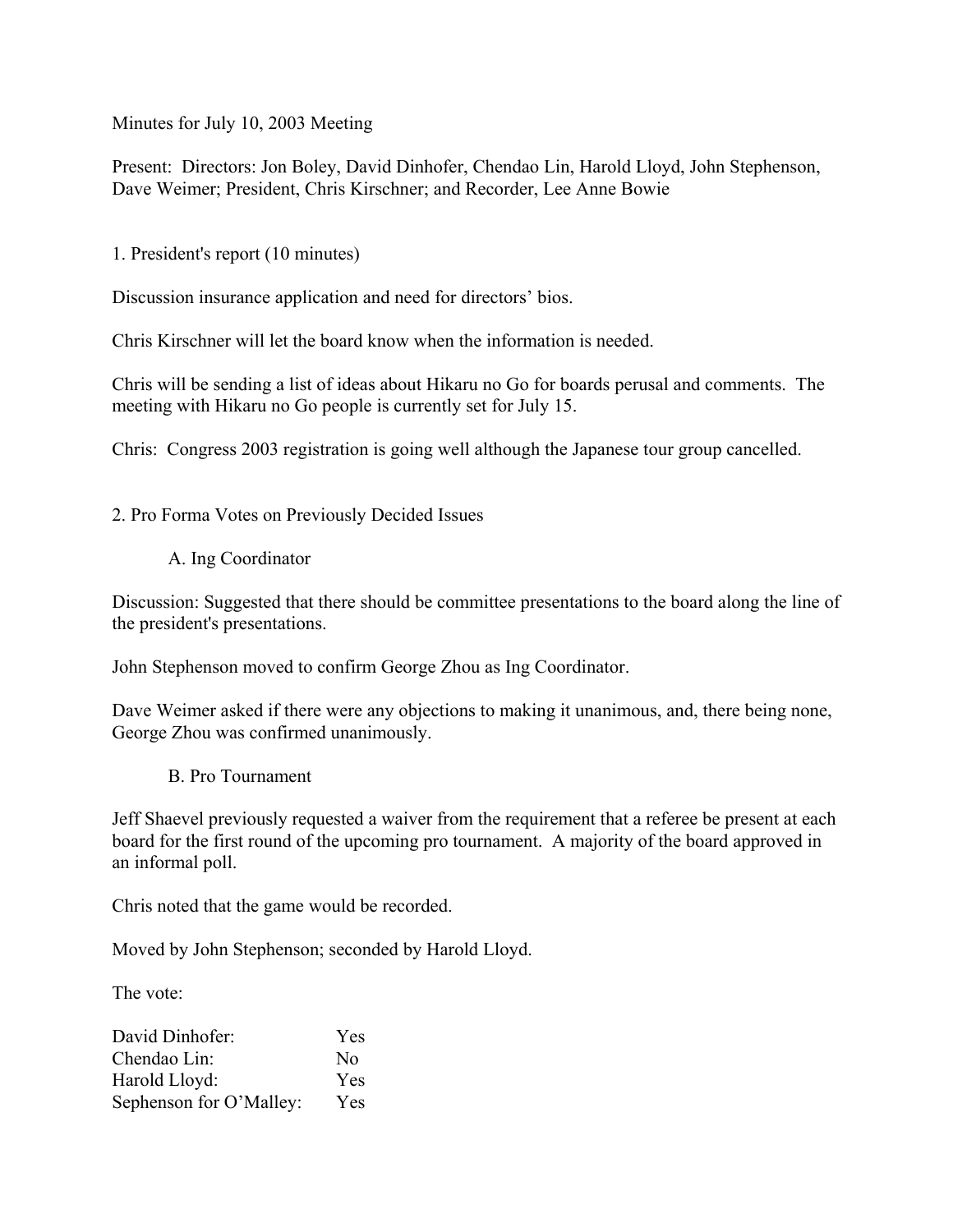| John Stephenson: | Yes        |
|------------------|------------|
| Jon Boley:       | <b>Yes</b> |
| Dave Weimer:     | Yes        |

Motion carries six to one.

3. Review of the 2004 Congress Proposal

Discussion about higher costs at Rochester for 2004 Congress and how each new site is selected and approved..

John Stephenson moved that the board accept Rochester as the site for the 2004 Congress; David Dinhofer seconded.

The Vote:

| Jon Boley:               | Yes |
|--------------------------|-----|
| David Dinhofer:          | Yes |
| Chendao Lin:             | Yes |
| Harold Lloyd:            | Yes |
| Stephenson for O'Malley: | Yes |
| John Stephenson:         | Yes |
| Dave Weimer:             | Yes |

The motion passed unanimously.

4. Review of the Fiscal Year 2004 Budget

Discussion ensued about use and placement of Ing money and which budget items belonged as Ing items. Chendao Lin emphasized that the showing of results is all Ing cared about.

Jon Boley moved to accept 2005 budget as proposed; Harold Lloyd seconded.

The Vote

| Harold Lloyd:            | Yes        |
|--------------------------|------------|
| Stephenson for O'Malley: | Yes        |
| John Stephenson:         | Yes        |
| Jon Boley:               | Yes        |
| David Dinhofer:          | Abstain    |
| Chendao Lin:             | <b>Yes</b> |
| Dave Weimer:             | Yes        |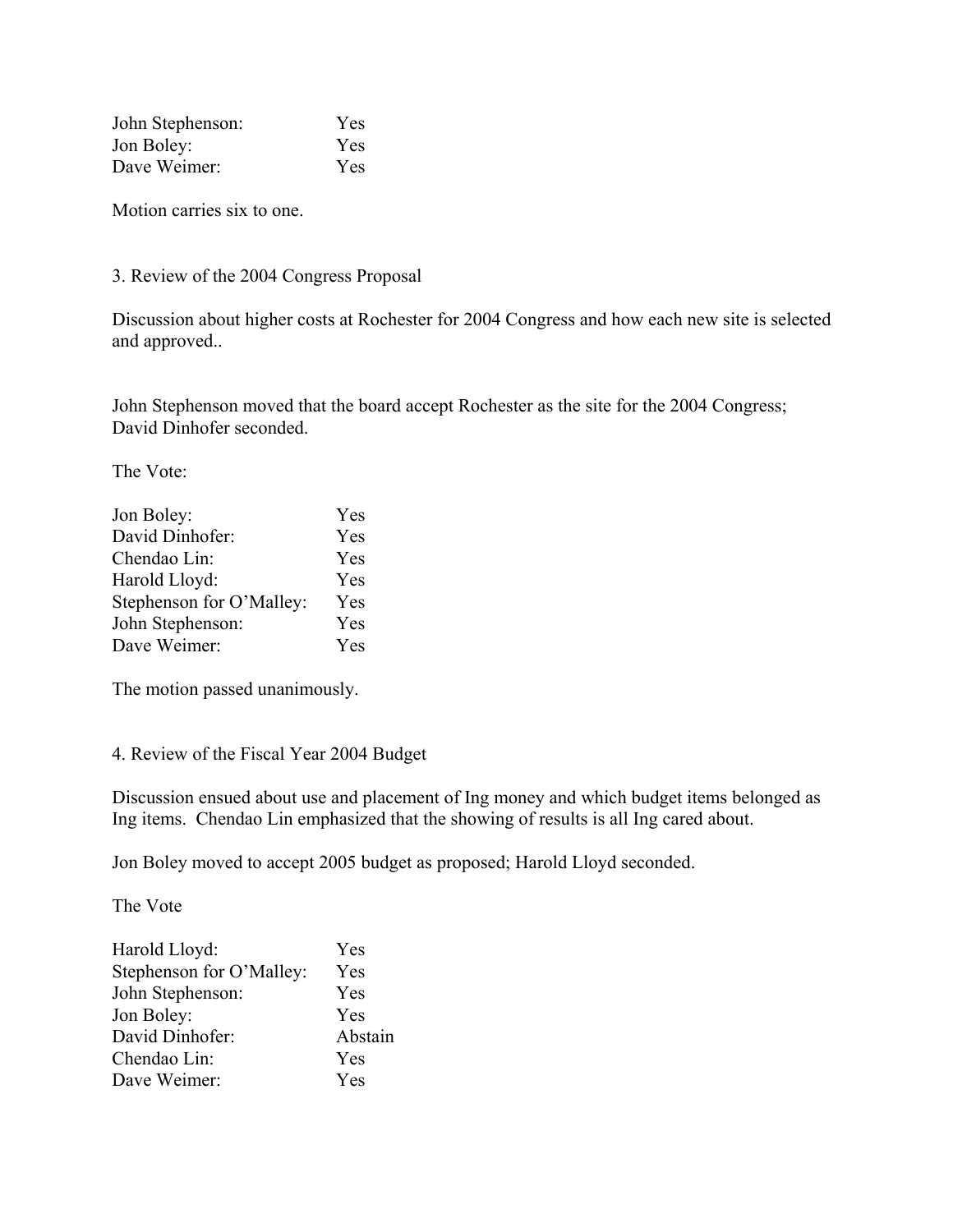The motion passed six for, none opposed, and one abstention.

5. Review of the Board's Annual Report

John Stephenson moved to accept the Annual Report as written, subject to minor revisions at the discretion of the chair; Jon Boley seconded.

The Vote:

| David Dinhofer:          | Yes |
|--------------------------|-----|
| Chendao Lin:             | Yes |
| Harold Lloyd:            | Yes |
| Stephenson for O'Malley: | Yes |
| John Stephenson:         | Yes |
| Jon Boley:               | Yes |
| Dave Weimer:             | Yes |

The motion passed unanimously.

6. Board Advisory Opinions on National Assembly Items

A. Validate actions of prior Chapter Assemblies

B. AGA rules regarding komi

C. Adoption of a procedure for presenting proposed revisions to the Bylaws and/or Articles of Incorporation to the membership

D. A proposal to recommend amendment of Bylaws to elect Directors by membership vote rather than by Chapters

E. A proposal to recommend amendment of Bylaws to elect all Directors at large (without regard to regions), using a plurality system

F. A proposal to specify voting a rights calculation method for Chapters with members in more than one region

Dave Weimer commented at the beginning: As a board we can choose to take a position on any or all of the actions. If we take a vote, then the president reports it to the assembly.

John Stephenson moved that the board express support for D. "A proposal to recommend amendment of Bylaws to elect Directors by membership vote rather than by Chapters."

David Dinhofer seconded.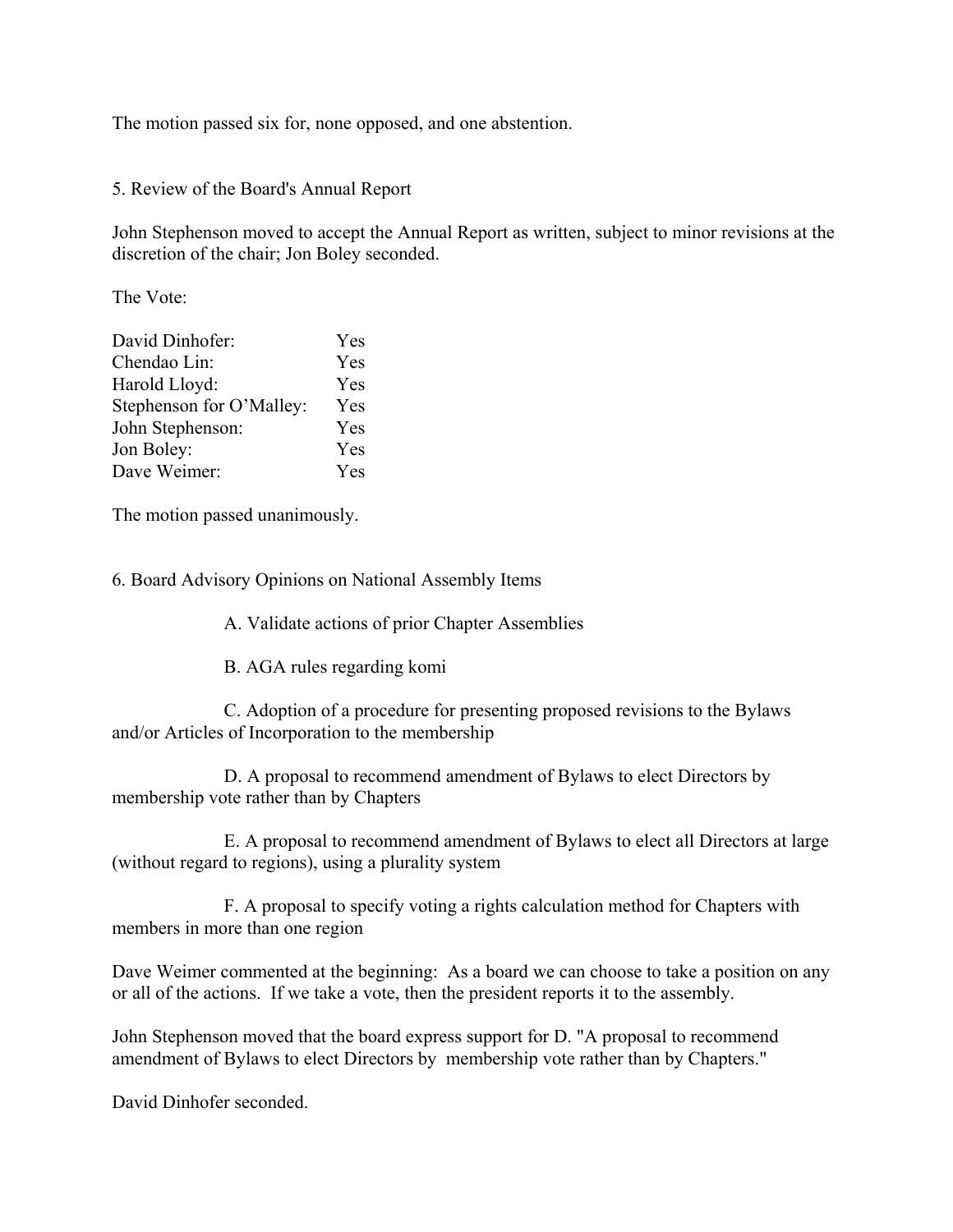Discussion followed.

The Vote:

| Jon Boley:              | N <sub>0</sub> |
|-------------------------|----------------|
| David Dinhofer:         | Yes            |
| Chendao Lin:            | Yes            |
| Harold Lloyd:           | Yes            |
| Stephenson for O'Malley | N <sub>0</sub> |
| John Stephenson:        | Yes            |
| Dave Weimer:            | $N_{\Omega}$   |

The motion to recommend support for D passes four in favor, three opposed.

John Stephenson moved that the board express support for E. "A proposal to recommend amendment of Bylaws to elect all Directors at large (without regard to regions), using a plurality system."

Chendao Lin seconded.

Discussion followed.

The Vote:

| David Dinhofer:          | N <sub>0</sub> |
|--------------------------|----------------|
| Chendao Lin:             | Yes            |
| Harold Lloyd:            | No             |
| Stephenson for O'Malley: | Yes            |
| John Stephenson:         | Yes            |
| Jon Boley:               | No             |
| Dave Weimer:             | No             |

Board voted three in favor, and four opposed to the motion to express support of this amendment.

Dave Weimer moved that the board express support for A. "Validate actions of prior Chapter Assemblies;" John Stephenson seconded.

Dave Weimer asked if there were any objections to a unanimous vote in favor. As there were no objections, the board voted unanimously to support A.

Chendao Lin moved to go to closed session; David Dinhofer seconded.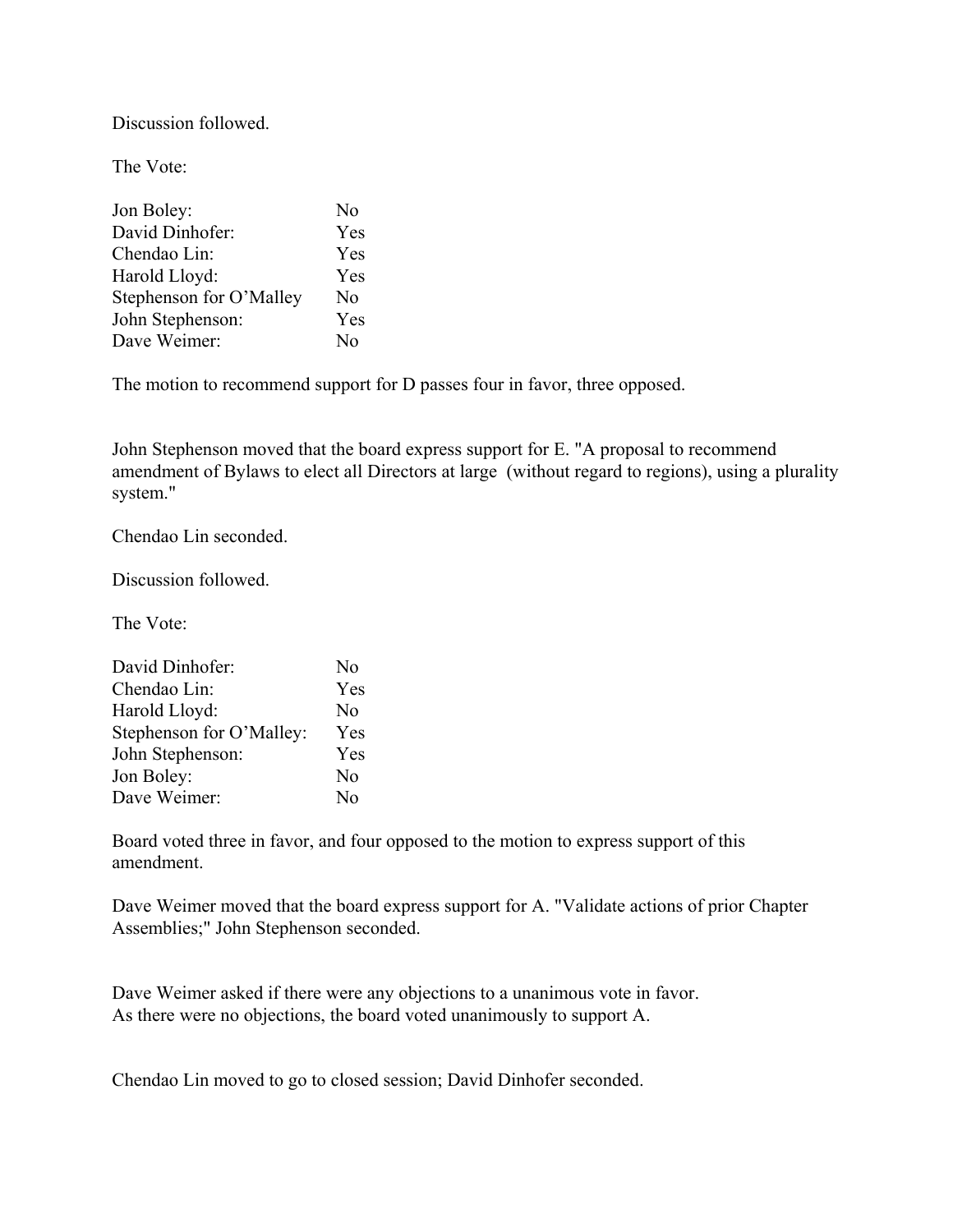There were no objections and the board went into closed session.

The board resumed open session and returned to business after asking the president and recorder to return.

Chendao Lin moved:

WHEREAS, the Board is authorized to select the President of the AGA;

THEREFORE LET IT BE MOVED, that the Board shall form a Search Committee to actively find a new President for the AGA and report back to the Board not later than December 31, 2003; and

FURTHER BE IT MOVED, that the Search Committee be chaired by John Stephenson, who shall recruit committee members to actively assist in the search for a new President.

David Dinhofer seconded.

Jon Boley moved to insert the word "standing" in front of "committee." Dave Weimer seconded.

Discussion ensued about the need of a standing committee for this task.

Vote on Amendment:

| Stephenson for O'Malley: | Yes            |
|--------------------------|----------------|
| John Stephenson:         | Yes            |
| Jon Boley:               | Yes            |
| David Dinhofer:          | N <sub>0</sub> |
| Chendao Lin:             | No             |
| Harold Lloyd:            | Yes            |
| Dave Weimer:             | Yes            |

Amendment to insert "standing" passed five in favor, two opposed.

Dave Weimer moved to amend the date to 2004; Jon Boley seconded.

| David Dinhofer:          | No             |
|--------------------------|----------------|
| Chendao Lin:             | No             |
| Harold Lloyd:            | Yes            |
| Stephenson for O'Malley: | N <sub>0</sub> |
| John Stephenson:         | No             |
| Jon Boley:               | Yes            |
| Dave Weimer:             | Yes            |

The motion to amend the date to 2004 failed, three in favor and four opposed.